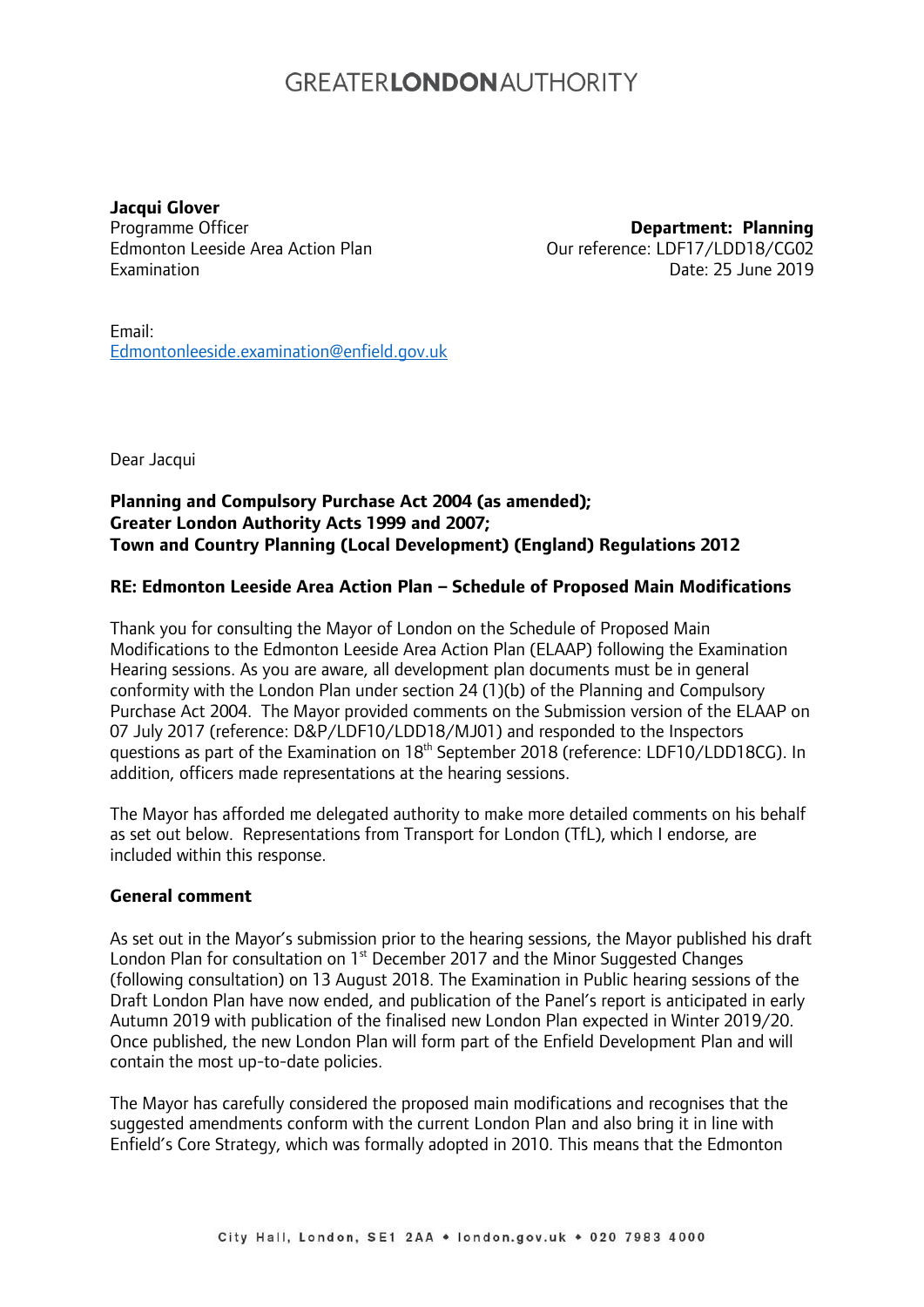Leeside Area Action Plan will become out of date once the Draft New London Plan is finalised and formally published in the coming months. The two key issues regarding non-conformity with the Draft New London Plan relate to ELAAP's approach towards both affordable housing and the strategic approach to industrial land and floorspace. In addition, the proposed overall strategic approach remains one which is not based on up-to-date evidence.

While the modifications are a welcome move in the right direction, especially the intention to retain industrial land within SIL, the underlying approach still doesn't account for the far stronger emphasis on the necessary protection of the capital's industrial land, and the introduction of the threshold approach to affordable housing as set out in the Draft New London Plan.

As currently drafted, the ELAAP does not recognise that industrial land uses are typified by lower job densities and does not make the clear distinction between SIL, LSIS and nondesignated industrial land by reflecting the approach set out in the Draft New London Plan Policy E7 or the [Practice Note on Industrial intensification and co-location through plan-led and](https://www.london.gov.uk/sites/default/files/practice_note_-_industrial_intensification.pdf)  [masterplan approaches \(November 2018\)](https://www.london.gov.uk/sites/default/files/practice_note_-_industrial_intensification.pdf).

The ELAAP does not have to be in conformity with the Draft New London Plan, yet as part of the ongoing review of its Local Plan the Mayor would expect Enfield to update ELAAP, where not superseded by the Local Plan, at the earliest possible convenience, taking into account upto-date local evidence and the New London Plan (once formally finalised and published). The Mayor is happy to work with Enfield to offer support and guidance to address some of the issues identified in this response.

Detailed comments on the proposed main modifications to the Edmonton Leeside Area Action Plan are set out in the table below.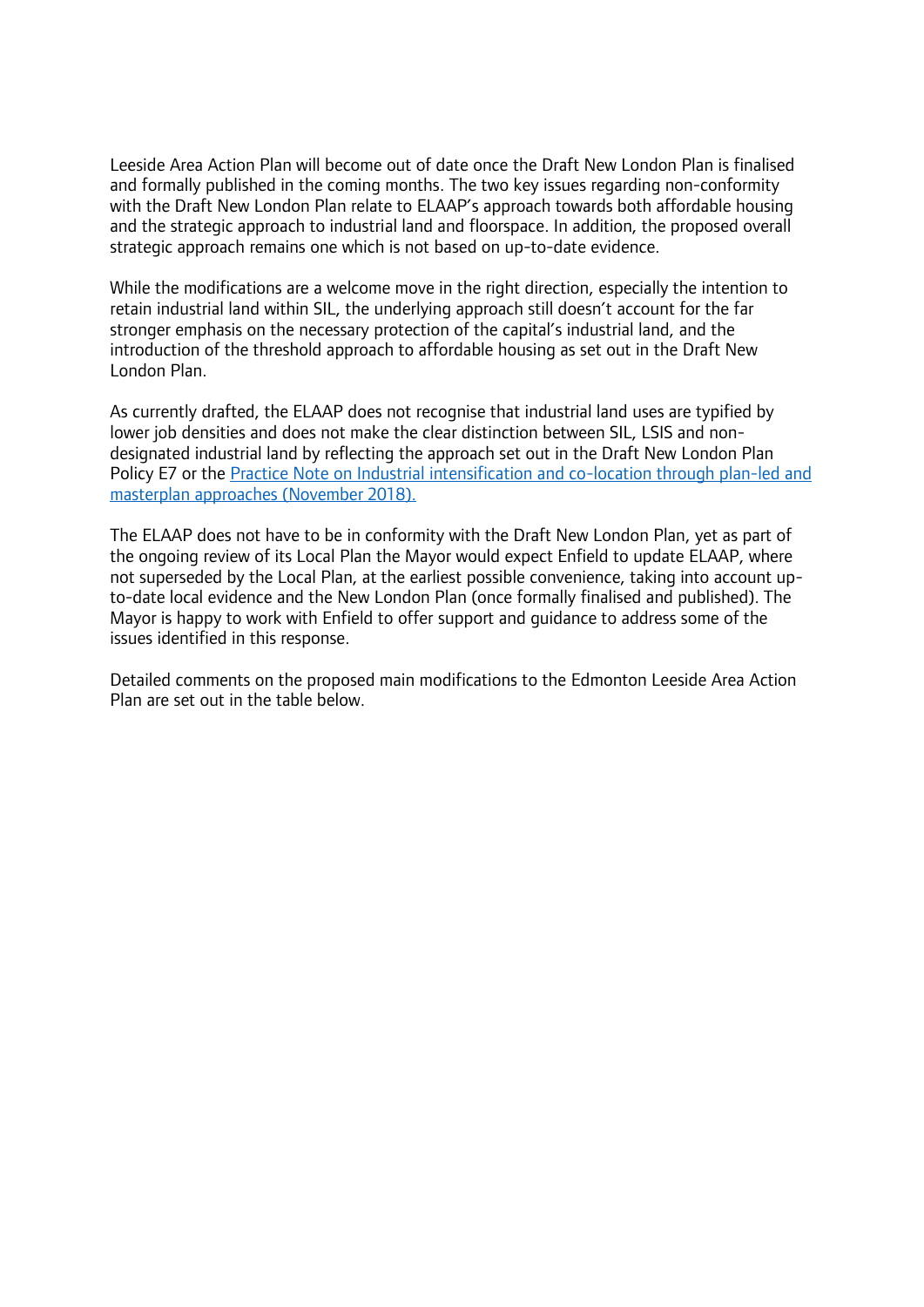## GREATERLONDONAUTHORITY

# **Responses to proposed main modifications**

Edmonton Leeside Area Action Plan

## Main Modifications

| <b>Modification</b>                                                                                                                                                | Policy /                                                                           | <b>GLA position</b>                                                                                                          |  |  |
|--------------------------------------------------------------------------------------------------------------------------------------------------------------------|------------------------------------------------------------------------------------|------------------------------------------------------------------------------------------------------------------------------|--|--|
|                                                                                                                                                                    | Paragraph                                                                          |                                                                                                                              |  |  |
| Since the ELAAP examination hearings in 2018 the Draft New London Plan has progressed through examination hearings and has since then gained more weight as a      |                                                                                    |                                                                                                                              |  |  |
| material consideration in plan preparation and decision making. In addition, Further Suggested Changes resulted as part of the Mayor's Matter Statement on various |                                                                                    |                                                                                                                              |  |  |
|                                                                                                                                                                    | topics and formed the basis of discussion during the London Plan hearing sessions. |                                                                                                                              |  |  |
| MM1.                                                                                                                                                               | Chapter 5 Policy                                                                   | It is recognised that the modifications include an increase in the proposed level of affordable housing reflecting Enfield's |  |  |
|                                                                                                                                                                    | EL1: Housing in                                                                    | Core Strategy policy and Enfield's Strategic Housing Market Assessment from 2015. However, the proposed approach             |  |  |
|                                                                                                                                                                    | Meridian Water                                                                     | does not appear to follow the threshold approach as set out in Draft New London Plan Policy H6 which seeks to                |  |  |
|                                                                                                                                                                    |                                                                                    | optimise affordable housing delivery by realising the difference in values between industrial and residential                |  |  |
|                                                                                                                                                                    |                                                                                    | development. In addition, it should be noted that the Mayor is applying the threshold approach to referable planning         |  |  |
|                                                                                                                                                                    |                                                                                    | applications, setting the threshold at 50% where proposals would result in the loss of industrial floorspace capacity.       |  |  |
| MM <sub>2a</sub> .                                                                                                                                                 | Chapter 5,                                                                         | The Mayor welcomes that Enfield has reviewed its approach to Strategic Industrial Land and is now proposing to retain it     |  |  |
|                                                                                                                                                                    | paragraph 5.4.10-                                                                  | rather than seeking its release.                                                                                             |  |  |
|                                                                                                                                                                    | 5.4.13                                                                             |                                                                                                                              |  |  |
|                                                                                                                                                                    |                                                                                    | For its Local Plan Enfield, will have to recognise it is a 'provide capacity' borough as set out in Table 6.2 of the Draft   |  |  |
|                                                                                                                                                                    |                                                                                    | New London Plan. The regeneration of Meridian Water provides an excellent opportunity for Enfield to investigate how         |  |  |
|                                                                                                                                                                    |                                                                                    | it might make the best use of its land through the intensification of its industrial floorspace capacity.                    |  |  |
|                                                                                                                                                                    |                                                                                    |                                                                                                                              |  |  |
|                                                                                                                                                                    |                                                                                    | The paragraphs as amended do not recognise that industrial uses, mostly driven by a strong demand for logistics to           |  |  |
|                                                                                                                                                                    |                                                                                    | service growth in London's economy, are typified by lower job densities and therefore the proposed wording                   |  |  |
|                                                                                                                                                                    |                                                                                    | encouraging higher density jobs does not favour industrial floorspace retention or intensification. Seeking higher job       |  |  |
|                                                                                                                                                                    |                                                                                    | densities should therefore only apply to identified non-industrial land and this should be made clear in the interests of    |  |  |
|                                                                                                                                                                    |                                                                                    | applying, as a minimum, the principle of no net loss of industrial floorspace capacity.                                      |  |  |
|                                                                                                                                                                    |                                                                                    | The introduction of higher density job spaces, such as office space should be directed towards the borough's town            |  |  |
|                                                                                                                                                                    |                                                                                    | centres in accordance with Draft New London Plan Policy E1. Furthermore, it should be noted that the London Office           |  |  |
|                                                                                                                                                                    |                                                                                    | Policy Review 2017 identified Enfield as having a small and insignificant office market which is unlikely to change unless   |  |  |
|                                                                                                                                                                    |                                                                                    | the Council create the conditions and climate for this to happen.                                                            |  |  |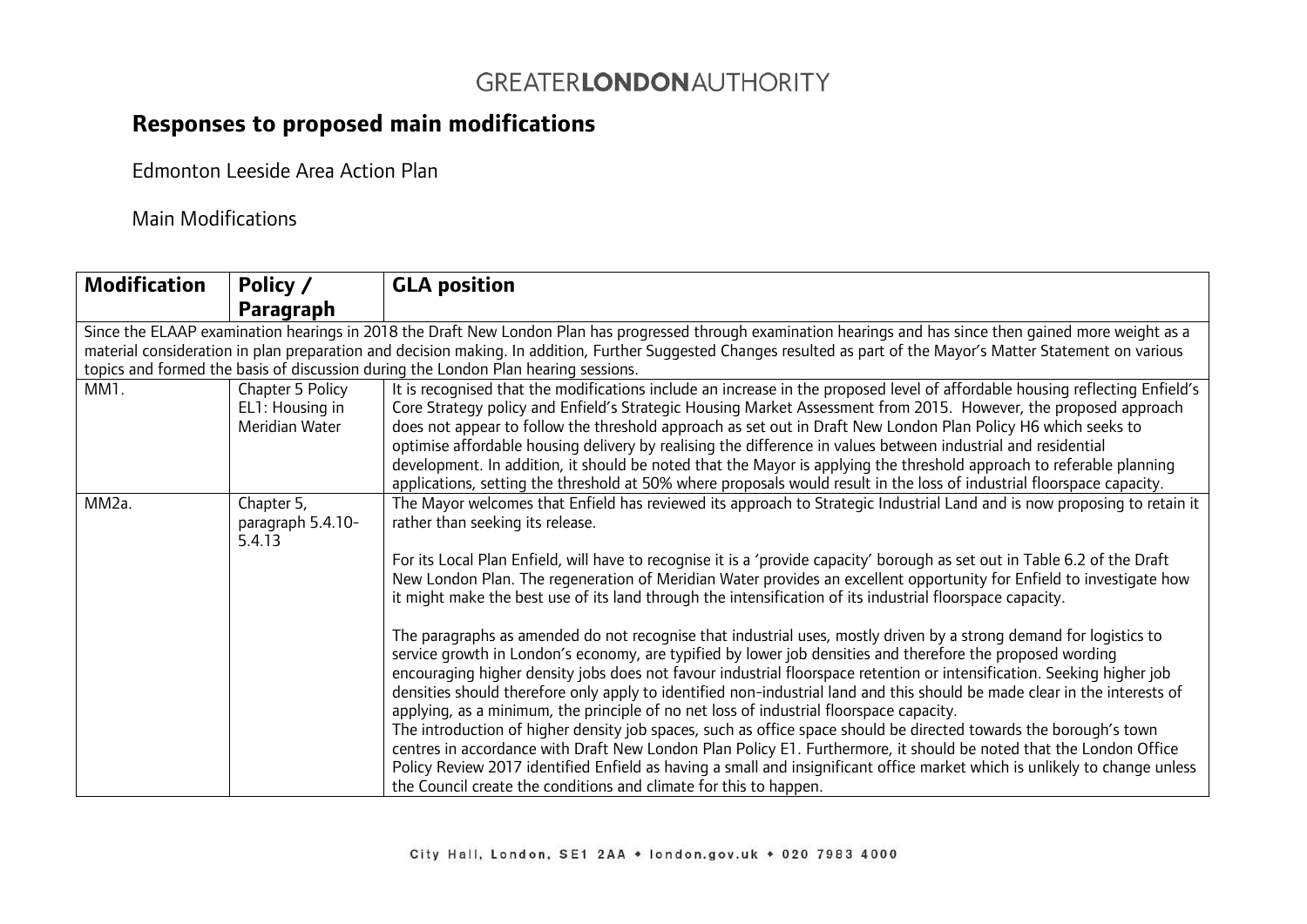| MM <sub>5</sub> . | Chapter 5, Policy<br>EL <sub>5</sub> | The text should be amended to read:                                                                                                                                                                                                                                                                                                                                                                                                                                                                                                                                                                                                                                                                                                                                                                                                                                                                                                                                                                                                                                                                                                                                  |
|-------------------|--------------------------------------|----------------------------------------------------------------------------------------------------------------------------------------------------------------------------------------------------------------------------------------------------------------------------------------------------------------------------------------------------------------------------------------------------------------------------------------------------------------------------------------------------------------------------------------------------------------------------------------------------------------------------------------------------------------------------------------------------------------------------------------------------------------------------------------------------------------------------------------------------------------------------------------------------------------------------------------------------------------------------------------------------------------------------------------------------------------------------------------------------------------------------------------------------------------------|
|                   |                                      | Meeting the need for outdoor sports pitches through off-site provision should be fully considered. Outdoor sports<br>pitches must be provided in immediate proximity to the school where possible, while any off-site provision must be<br>conveniently and safely accessible. School sports pitches will be made available, out-of-hours, to the local and<br>wider community at affordable rates in accordance with New London Plan paragraphs 5.1.8A and 5.3.12.                                                                                                                                                                                                                                                                                                                                                                                                                                                                                                                                                                                                                                                                                                  |
|                   |                                      | Justification:<br>The suggested changes are supported by Draft New London Plan Good Growth Policies GG2 making the best use of land<br>and Policy GG3 creating a healthy city.                                                                                                                                                                                                                                                                                                                                                                                                                                                                                                                                                                                                                                                                                                                                                                                                                                                                                                                                                                                       |
| MM19.             | Chapter 10, Policy<br><b>EL19</b>    | The text should be amended to read:                                                                                                                                                                                                                                                                                                                                                                                                                                                                                                                                                                                                                                                                                                                                                                                                                                                                                                                                                                                                                                                                                                                                  |
|                   |                                      | The Council will continue to work with the Lee Valley Regional Park Authority to help deliver its Park Development<br>Framework, and to identify the priority mix of additional recreation and leisure facilities at Picketts Lock.<br>Picketts Lock is identified to deliver a large significant new development that will provide a destination attraction for<br>Edmonton Leeside and beyond. Picketts Lock is considered suitable for a potential range of new and improved leisure,<br>sport and recreation uses, including a health and fitness centre, 5-a-side football pitches, a snowdome, an ice<br>rink, conference/exhibition spaces, self-catering accommodation, a hotel and commercial ten-pin bowling<br>in accordance with paragraph 146 of the National Planning Policy Framework.<br>Development proposals must have appropriate regard to Picketts Lock's designation as a Major Developed Site in the<br>Green Belt. In particular this means they must be in conformity with national Green Belt policy, including in terms of<br>ensuring no net loss of site Green Belt openness.<br>Development proposals must also demonstrate that they: |
|                   |                                      | Justification:<br>The Draft New London Plan is clear that the de-designation of the Green Belt will not be supported but where it is<br>considered appropriate the Mayor will support its extension. Guidance set out in the NPPF should be followed and<br>it should be recognised that the proposed principle of 'no net loss' of Green Belt is not considered to be an<br>acceptable approach. The Green Belt provides many important functions including those for the needs of<br>biodiversity and therefore the protection of the Green Belt is not purely about maintaining a quantum. Outdoor<br>sport and recreation facilities may be acceptable in the Green Belt whereas conference/exhibition space, self-<br>catering accommodation, hotel development and indoor ten-pin bowling are not. See paragraph 145 of the NPPF.                                                                                                                                                                                                                                                                                                                              |
| MM19a             | . Chapter 10. 10.1.1                 | The text should be amended to read:                                                                                                                                                                                                                                                                                                                                                                                                                                                                                                                                                                                                                                                                                                                                                                                                                                                                                                                                                                                                                                                                                                                                  |
|                   |                                      |                                                                                                                                                                                                                                                                                                                                                                                                                                                                                                                                                                                                                                                                                                                                                                                                                                                                                                                                                                                                                                                                                                                                                                      |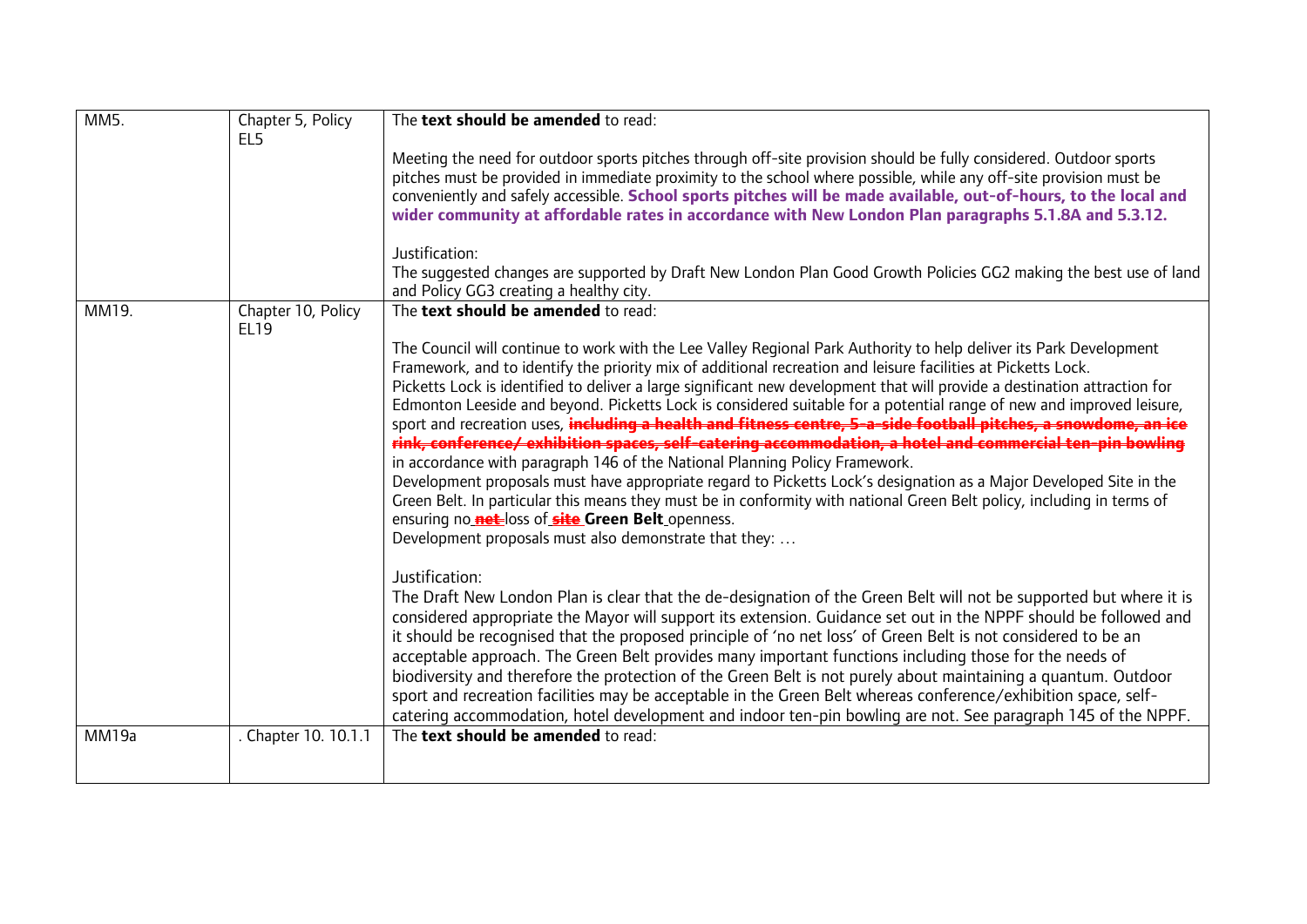| National policy on development within the Green Belt is set out in the NPPF and the protection of London's Green                                                                                                      |
|-----------------------------------------------------------------------------------------------------------------------------------------------------------------------------------------------------------------------|
| Belt has been strengthened in the New London Plan as set out in Policy G2. It states that local planning                                                                                                              |
| authorities should plan positively to enhance the beneficial use of the Green Belt, such as looking for                                                                                                               |
| opportunities to provide access, to provide opportunities for outdoor sport and recreation, to retain and                                                                                                             |
| enhance landscapes, visual amenity and biodiversity; or to improve damaged and derelict land.                                                                                                                         |
| It also requires local planning authorities to ensure that substantial weight is given to any harm to the                                                                                                             |
| Green Belt in cases where new development may be proposed within it. The 'very special circumstances'                                                                                                                 |
| under which development may be consented will not exist unless the potential harm to the Green Belt by<br>reason of inappropriateness, and any other harm resulting from the proposal, is clearly outweighed by other |
| considerations.                                                                                                                                                                                                       |
| While the construction of new buildings is regarded as inappropriate in the Green Belt, provision of                                                                                                                  |
| appropriate facilities (in connection with the existing use of land or a change of use) for outdoor sport                                                                                                             |
| outdoor recreation are an exception to this, as long as they preserve the openness of the Green Belt and do                                                                                                           |
| not conflict with the purposes of including land within it.                                                                                                                                                           |
| Further exceptions potentially relevant for any development at Pickett's Lock include:                                                                                                                                |
| <del>• the extension or alteration of a building provided that it does not result in disproportionate additions</del>                                                                                                 |
| over and above the size of the original building;                                                                                                                                                                     |
| • the replacement of a building, provided the new building is in the same use and not materially larger than                                                                                                          |
| the one it replaces:                                                                                                                                                                                                  |
| +imited infilling or the partial or complete redevelopment of previously developed land, whether                                                                                                                      |
| <u>redundant or in continuing use (excluding temporary buildings), which would not have a greater impact on</u>                                                                                                       |
| the openness of the Green Belt than the existing development;                                                                                                                                                         |
| <del>• local transport infrastructure which can demonstrate a requirement for a Green Belt location: or</del>                                                                                                         |
| e the re-use of buildings provided that the buildings are of permanent and substantial construction.                                                                                                                  |
| Proposals for development at Picketts Lock must also have appropriate regard to Enfield Development                                                                                                                   |
| Management Document Policy DMD89 Previously Developed Sites in the Green Belt, which states that                                                                                                                      |
| complete or partial redevelopment of the Picketts Lock site will only be permitted where the proposal                                                                                                                 |
| improves the character and appearance of the site and appearance from the surrounding Green Belt and                                                                                                                  |
| that new development must not have a greater impact on the openness of the Green Belt than the existing                                                                                                               |
| development.                                                                                                                                                                                                          |
| The principle of developing Pickett's Lock as an area for the development of additional sports and recreation facilities is                                                                                           |
| supported by Core Strategy Policy 33. Any development coming forward must be considered in the context of the                                                                                                         |
| Green                                                                                                                                                                                                                 |
|                                                                                                                                                                                                                       |
| Justification:                                                                                                                                                                                                        |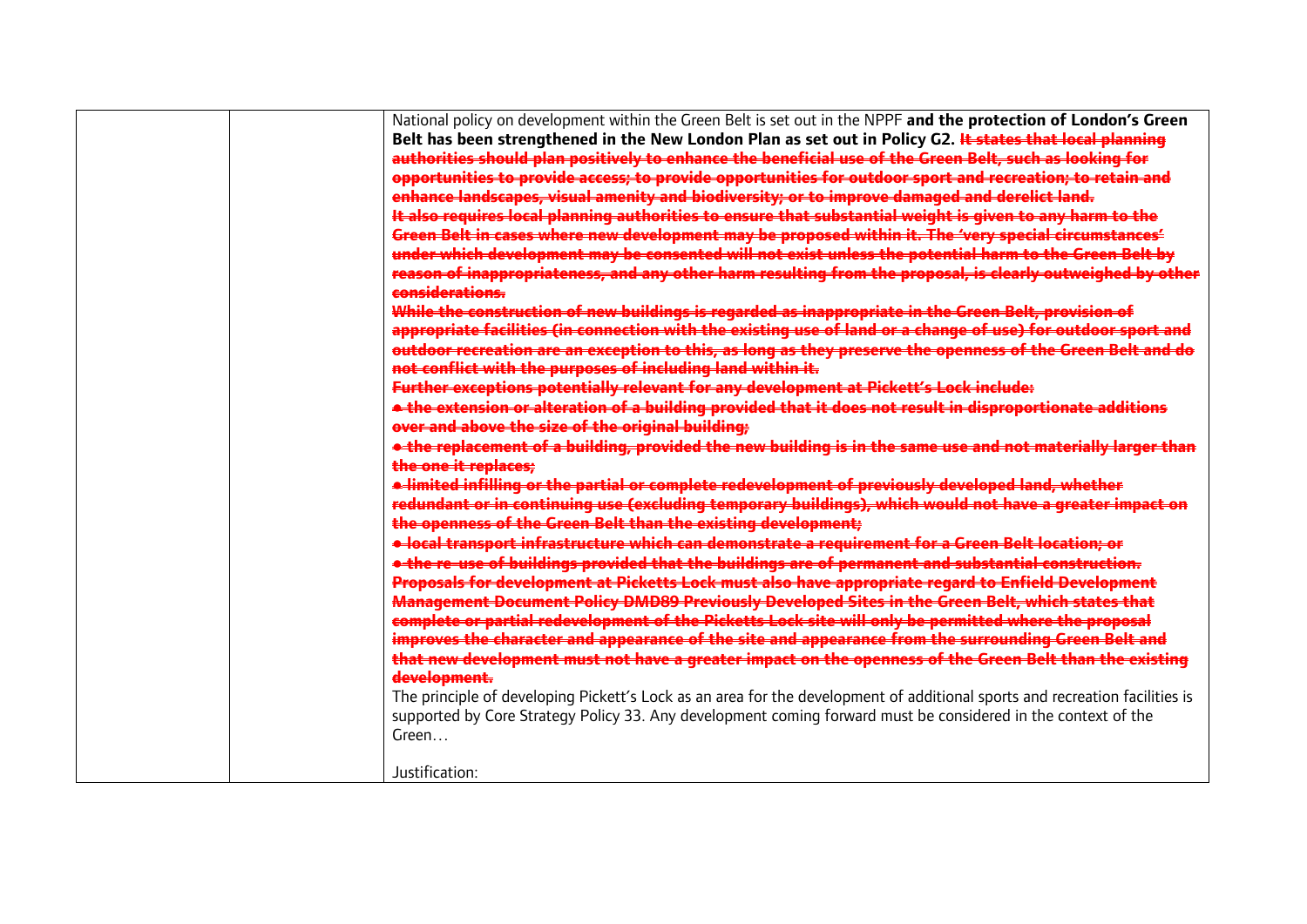|                   |                                                          | ELAAP should not simply 'cherry-pick' elements of national green belt policy which it considers favourably but should<br>refer to the national approach in its entirety. Reference to specific elements of it could lead to confusion,<br>misinterpretation and challenge.                                                                                                              |
|-------------------|----------------------------------------------------------|-----------------------------------------------------------------------------------------------------------------------------------------------------------------------------------------------------------------------------------------------------------------------------------------------------------------------------------------------------------------------------------------|
| MM <sub>2a</sub>  | Chapter 5,<br>Paragraph 5.4.19                           | The Mayor notes the bus garage would remain in situ as protected land use within Strategic Industrial Land. It is<br>recognised within the adopted London Plan and emerging London Plan, the importance of safequarding land for<br>transport, which includes planning of noise sensitive uses next to operational transport land such as the Arriva Bus<br>Garage within the AAP area. |
| MM7               | Chapter 5, Policy<br>EL7, Chapter 5,<br>paragraph 5.8.17 | Noted, and welcomed.                                                                                                                                                                                                                                                                                                                                                                    |
| MM17a             | Chapter 8, Section<br>8.3 title and<br>Paragraph 8.3.1   | The changes here are noted.                                                                                                                                                                                                                                                                                                                                                             |
| MM <sub>22a</sub> | Chapter 11, policy<br><b>EL22</b>                        | Welcome the inclusion of the Mayor's Healthy Streets approach                                                                                                                                                                                                                                                                                                                           |
| MM <sub>22a</sub> | Chapter 11,<br>paragraph 11.4.8                          | Noted. The proposed changes are acceptable. The Mayor will expect cycle provision that exceeds the minimum<br>standards in the London Plan. Cycle parking should be designed in line with London Cycle Design Standards.                                                                                                                                                                |
| MM <sub>22a</sub> | Chapter 11, Policy<br>EL23                               | <b>Noted</b>                                                                                                                                                                                                                                                                                                                                                                            |
| MM29              | Chapter 14,<br>paragraph 14.5.2                          | Note comments on pooled contributions. Bus contributions will be required to support growth envisaged in AAP. TfL will<br>provide advice related to the needs of relevant development proposals, and will work within planning rules for planning<br>gain.                                                                                                                              |
| MM29              | Chapter 14, Table<br>14.1                                | Welcome the changes relevant to transport clauses set out here.                                                                                                                                                                                                                                                                                                                         |

### Additional modifications

| AM5  | Chapter 1,      | Welcome these changes made.                                                     |
|------|-----------------|---------------------------------------------------------------------------------|
|      | paragraph 1.1.4 |                                                                                 |
| AM7  | Chapter 1,      | Welcome changes made to reflect importance of bus, walking and cycle provision. |
|      | paragraph 1.1.5 |                                                                                 |
| AM13 |                 | Chapter 1, Objective   Welcome changes made.                                    |
|      |                 |                                                                                 |